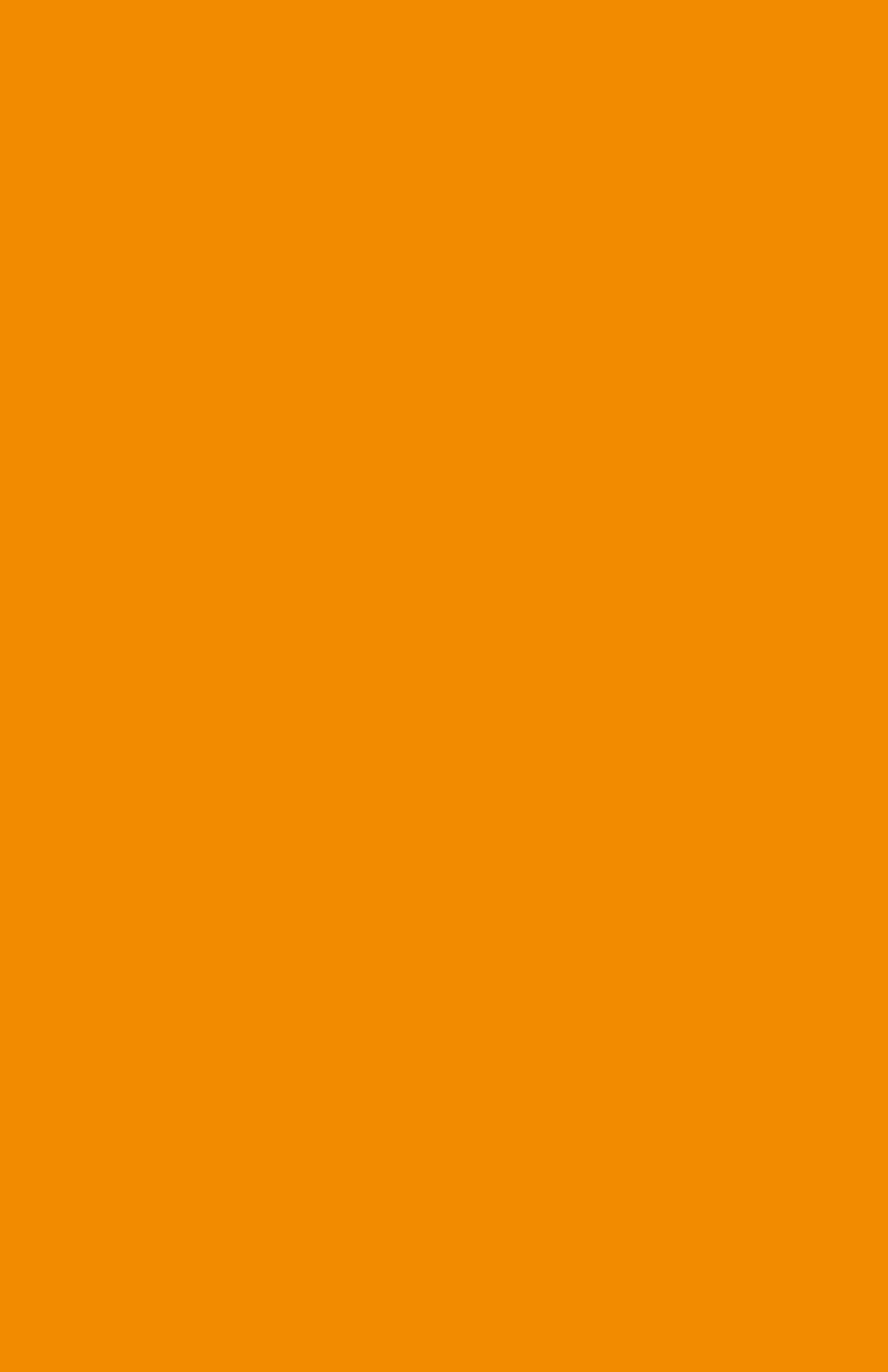If you are a service provider under Part X of the Child, Youth and Family Services Act and you experience a privacy breach, you may be required to notify the Information and Privacy Commissioner.

Under Ontario's child and family services law, service providers are required to protect personal information in their custody or control against theft, loss, and unauthorized use or disclosure. If a privacy breach does occur, the service provider must notify any affected individual at the first reasonable opportunity.

Service providers are also required to notify the IPC, and the Minister of Children, Community and Social Services, but only if the breach falls into certain categories. These categories are set out in the legislation. You can find the complete wording in the appendix of this document.

### SITUATIONS WHERE YOU MUST NOTIFY THE IPC OF A PRIVACY BREACH

Categories of breaches are not mutually exclusive; more than one can apply to a single incident. If at least one applies, you must report the breach to the IPC.

#### 1. USE OR DISCLOSURE WITHOUT AUTHORITY

This category covers situations where the person committing the breach **knew** or should have known that the use or disclosure was not permitted. This person could be your employee, a volunteer, a consultant, or even someone with no relationship to you.

For example, an employee intentionally reads the personal records of their neighbour, a friend's child, or a local celebrity for a non work-related purpose. This is called "snooping." Whether done maliciously, or out of curiosity or even concern, snooping is a type of unauthorized use of personal information that you must report to the IPC.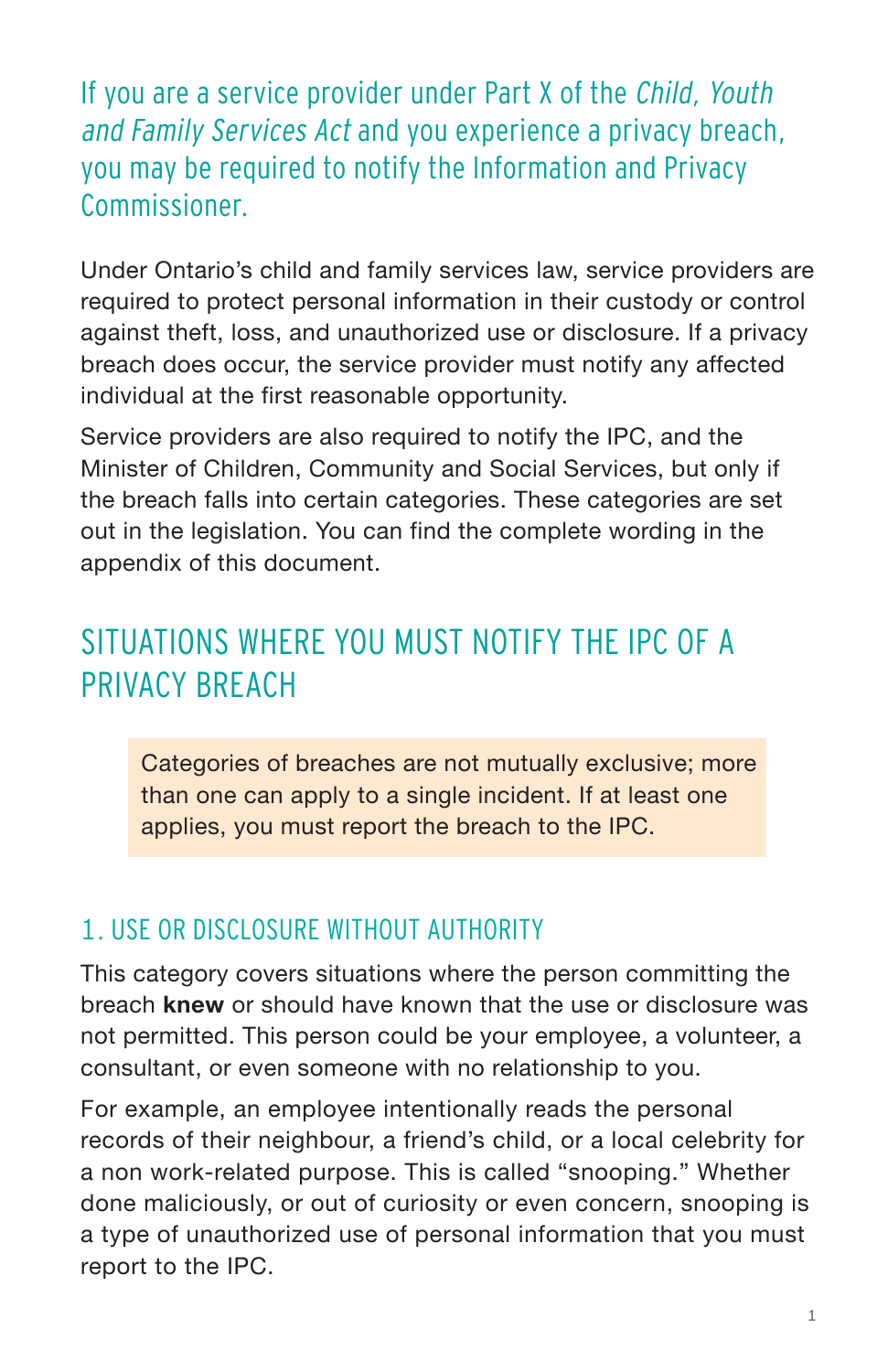By contrast, you generally do not need to notify the IPC if a breach is **accidental**; for example, when an employee accidentally views the wrong client record or inadvertently emails information to the wrong person. However, you must report even accidental privacy breaches if they fall into one of the other categories below.

#### 2. STOLEN INFORMATION

If you believe personal information was stolen, you must notify the IPC. A typical example is a situation in which someone has stolen paper records, or a laptop or other electronic device. Another example is where client information is subject to a ransomware or other malware attack. However, if the information was de-identified or encrypted, you do not need to notify the IPC.

### 3. FURTHER USE OR DISCLOSURE WITHOUT AUTHORITY AFTER A BREACH

Following an initial privacy breach, you may become aware that the information was or will be **further** used or disclosed without authority. If so, you must report it to the IPC.

For example, your employee inadvertently sends a letter containing client information to the wrong person. Although the person returned the letter to you, you learn that he kept a copy and is threatening to make the information public. Even if you did not report the initial, accidental breach, you must notify the IPC of this situation. Another example is where an employee wrongfully accesses a client's file and then discloses their personal information on social media.

#### 4. PATTERN OF SIMILAR BREACHES

Even if a privacy breach is accidental or insignificant, it must be reported to the IPC if it is part of a pattern of similar breaches. Such a pattern may reflect systemic issues that you need to address, such as inadequate training or procedures.

For example, you discover that correspondence to a client inadvertently included information relating to a different client. Over a few months, the same mistake is repeated several times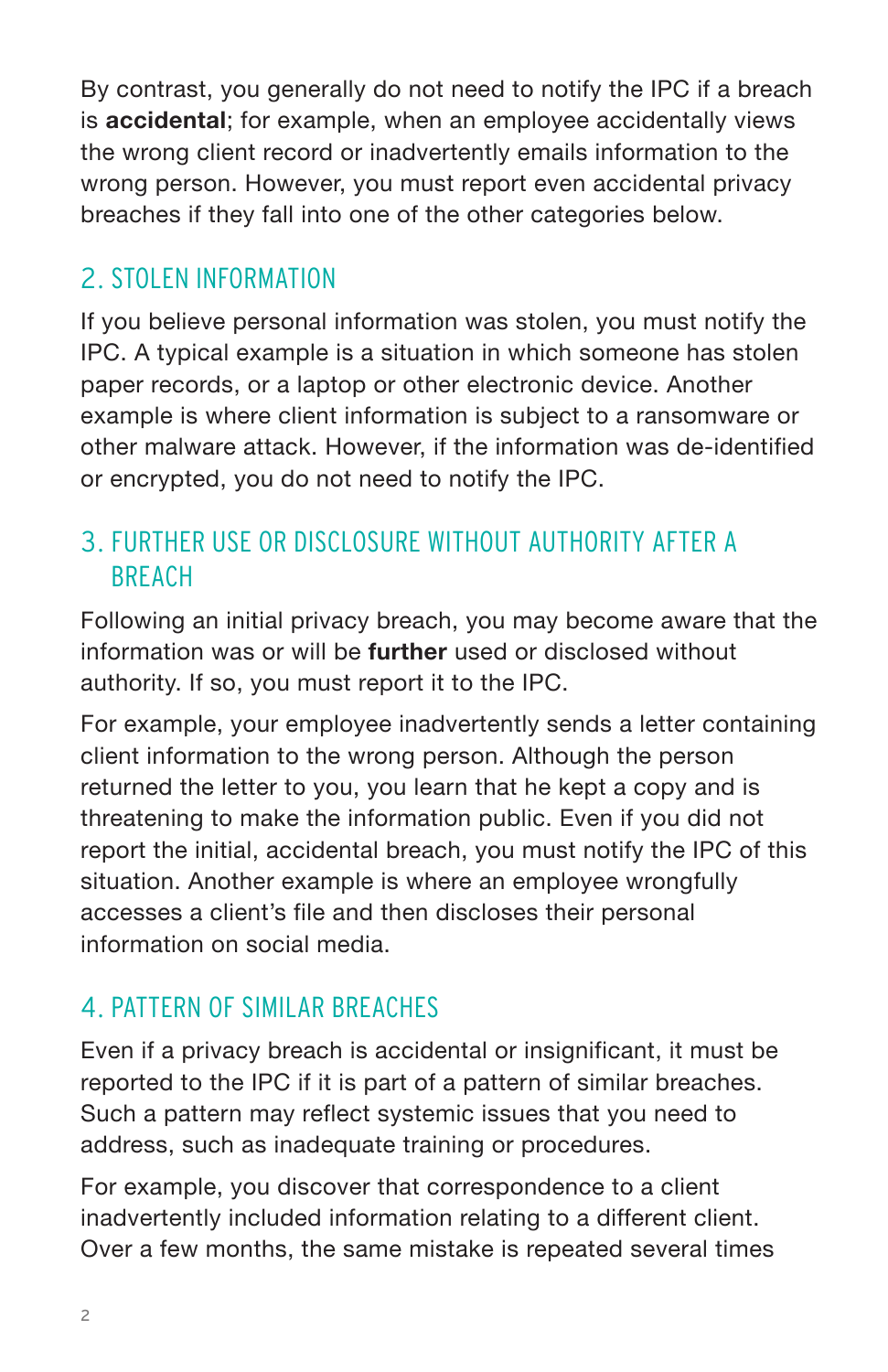because an automated process has been malfunctioning. You should report this to the IPC.

Use your judgment in deciding if a privacy breach is an isolated incident or part of a pattern. Consider, for instance, the time between the breaches and their similarities. Keeping track of privacy breaches in a standard format will help you identify patterns.

### 5. BREACH BY PRESCRIBED ENTITY

Under the *CYFSA*, service providers may disclose personal information to certain prescribed entities for analysis related to planning, managing, and evaluating services. The Canadian Institute for Health Information and the Institute for Clinical Evaluative Sciences are currently prescribed. Service providers may also disclose information, for the same purposes, to Indigenous persons or entities that are not prescribed, if certain conditions are met. For more information, see *CYFSA* Regulation 191/18.

If you learn that personal information you disclosed to a prescribed or non-prescribed person or entity has been stolen, lost, or used or disclosed without authority, you must report it to the IPC.

As the service provider who disclosed the information, it is **your** responsibility to report the breach to the IPC, even if it was caused by the entity and not by any actions on your part. For example, if a prescribed entity notifies you that their employee lost some of the records you disclosed to them for statistical analysis, you must notify the IPC.

#### 6. DISCIPLINARY ACTION AGAINST AN EMPLOYEE, OR RELATED RESIGNATION

You must report any breach to the IPC that leads to the termination, suspension, or discipline of an employee whose actions resulted in the breach. Similarly, if an employee resigns and you believe their resignation is related to a breach, you must report it to the IPC.

For example, one of your intake workers reveals on social media that a well-known individual is receiving services from your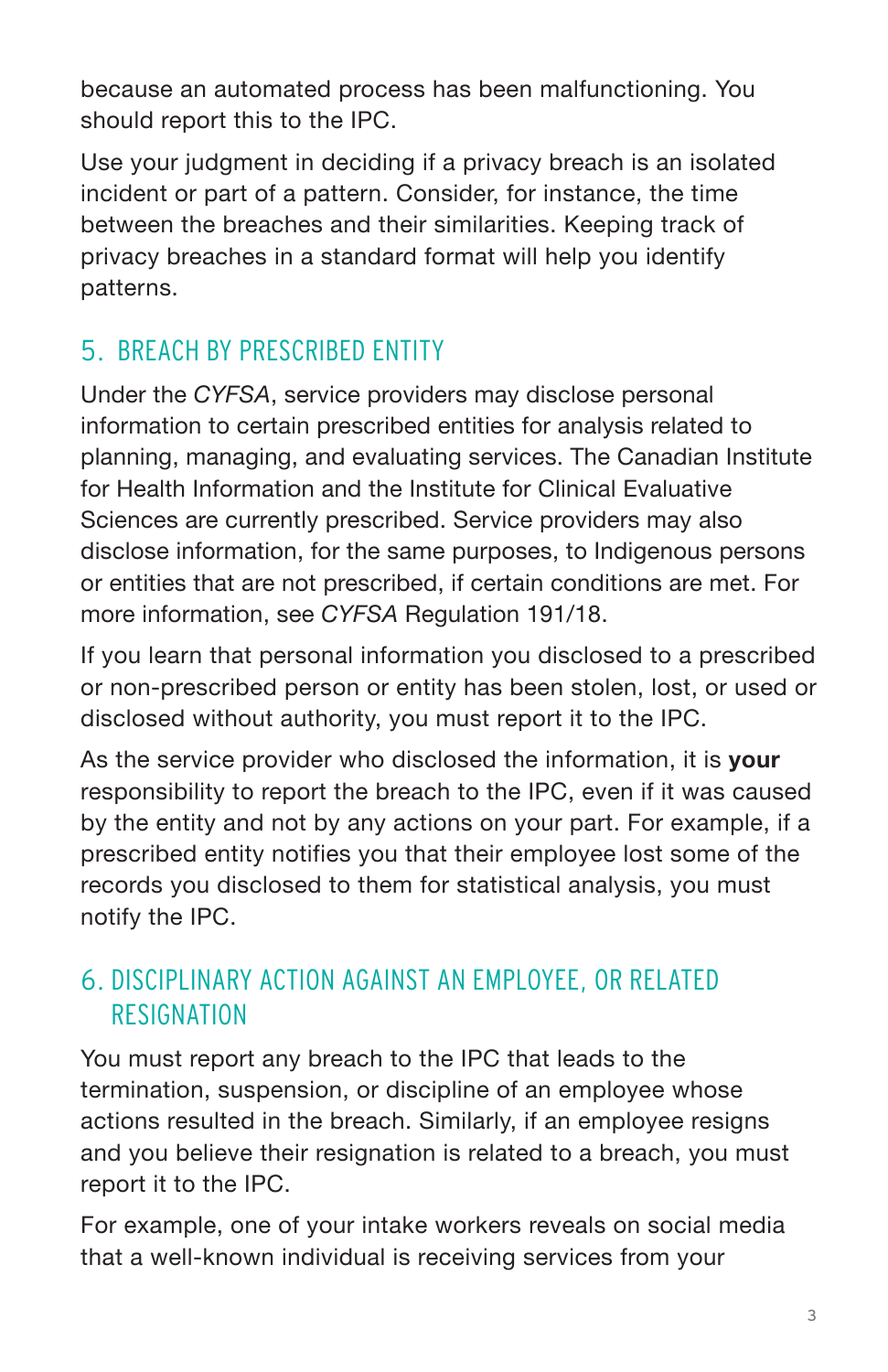organization. You formally discipline the employee by placing a written reprimand in their personnel file. Or an employee resigns, and you suspect the resignation relates to your investigation into their unauthorized use of client information. You should report these breaches to the IPC.

### 7. SIGNIFICANT BREACH

Even if none of the previous six circumstances apply, you must notify the IPC if the privacy breach is significant. To decide whether a breach is significant, you must consider all the relevant circumstances, including whether:

- the information is sensitive
- the breach involves a large volume of information
- the breach involves many individuals' information
- more than one service provider was involved in the breach

For example, an employee accidentally sends an email intended for one particular supervisor to your whole organization. The email contains a large volume of sensitive information about a child in care. Or, you post information on your website about the progress made by families in your programs. It comes to your attention that while you did not use any names, others can easily identify some of the families described. This breach involves many clients, whose information has potentially been made widely available. You should report these types of breaches to the IPC. Note that even breaches that cause no particular harm may still be significant.

# HOW TO REPORT A BREACH TO THE IPC

Submit your breach report online at **www.ipc.on.ca**, as soon as reasonably practical.

You will need to describe:

• the circumstances of the breach (for example, how the personal information came to be stolen, lost, or disclosed without authority, how many individuals were affected, how the breach was discovered)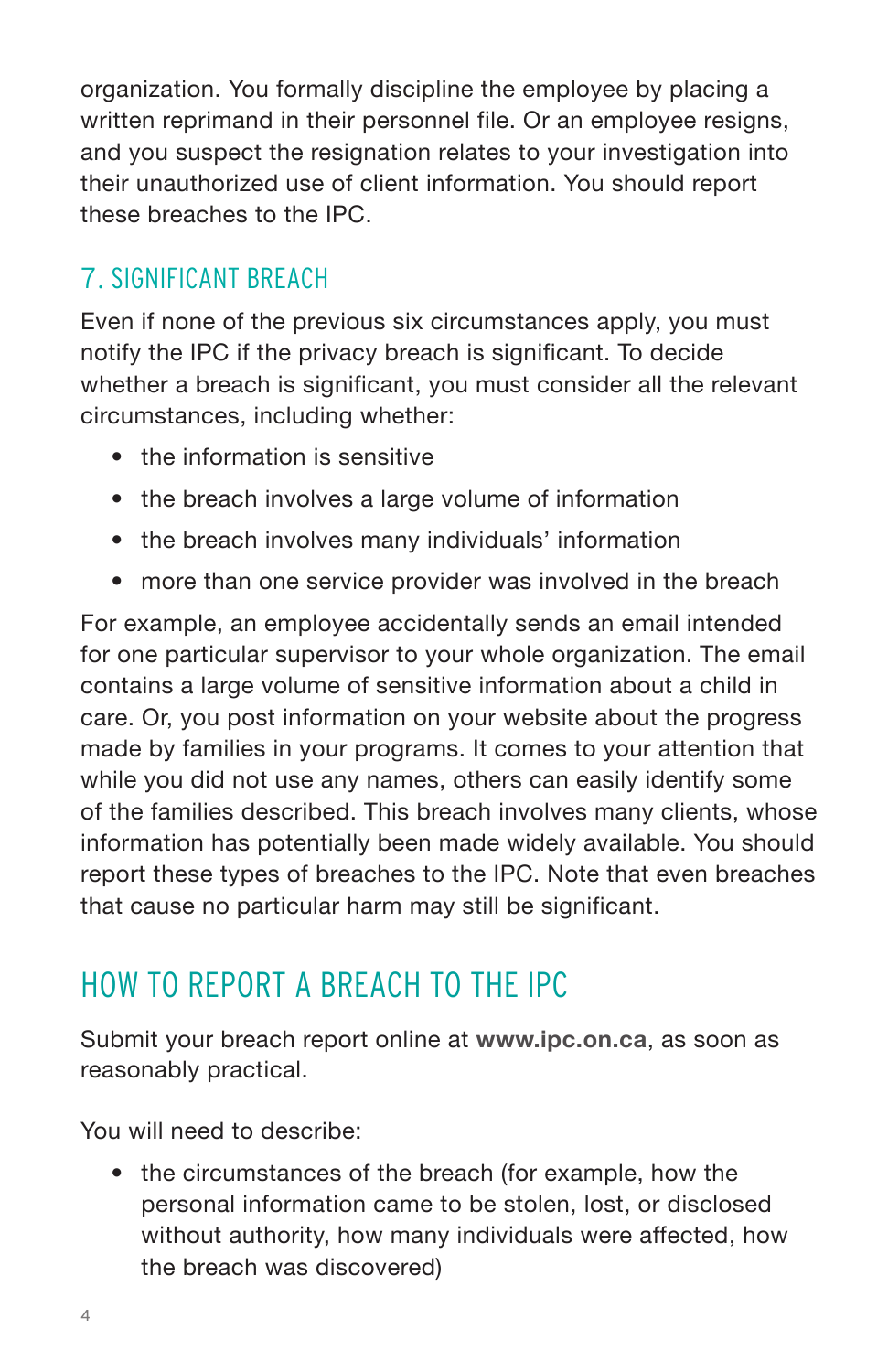- whether and how you notified the affected individuals
- the nature of the personal information that was stolen, lost, or used or disclosed without authority
- the steps you took to contain, investigate, and remediate the breach and prevent future breaches (some of this work may still be ongoing)

The IPC will review the information you provide and may request additional information. In some cases, the IPC may decide to conduct an investigation. In other cases, the IPC will take no further action, such as when it is satisfied that the breach is contained, and you have addressed its cause and taken steps to prevent further breaches.

# ANNUAL STATISTICS

The *CYFSA* requires that service providers submit annual statistics on the number of privacy breaches each year, including all thefts, losses, or unauthorized uses or disclosures of personal information.

This count includes privacy breaches that did not meet the threshold for reporting to the IPC. An accidental privacy breach that is isolated and limited in scope, such as misdirected correspondence, may not have been reported to the IPC when it happened, but should still be counted for annual statistical reporting. For more information about submitting annual statistics, see *Guidelines for Submitting Statistics to the IPC*, at **www.ipc.on.ca**.

Service providers should have a system in place to record all privacy breaches. This helps to track ongoing issues, patterns and changes, and will help you meet your annual statistics reporting obligations.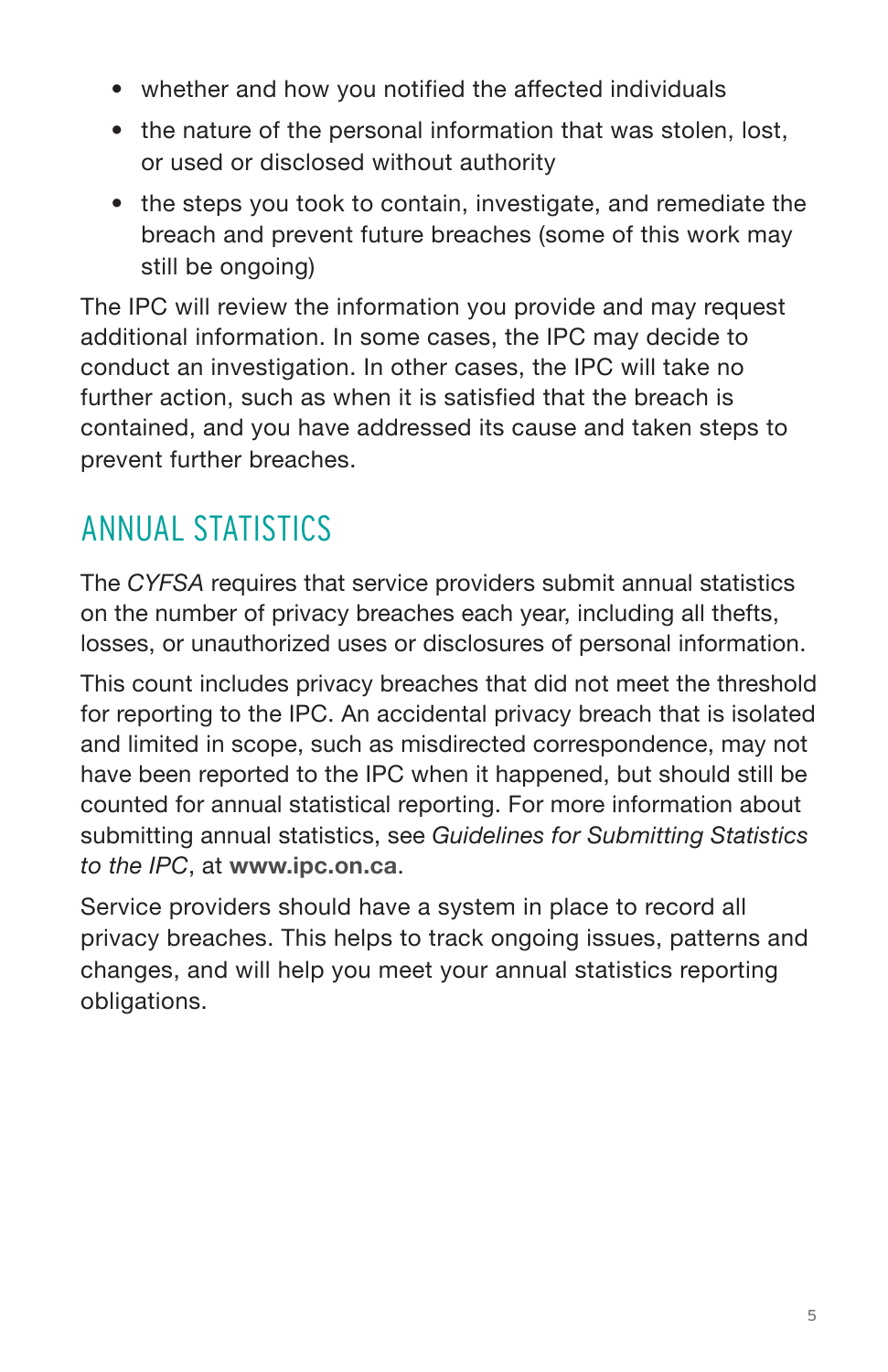## APPENDIX

### CHILD, YOUTH AND FAMILY SERVICES ACT, SECTION 308

(1) A service provider shall take reasonable steps to ensure that personal information that has been collected for the purpose of providing a service and that is in the service provider's custody or control is protected against theft, loss and unauthorized use or disclosure and to ensure that the records containing the information are protected against unauthorized copying, modification or disposal.

(2) Subject to any prescribed exceptions and additional requirements, if personal information that has been collected for the purpose of providing a service and that is in a service provider's custody or control is stolen or lost or if it is used or disclosed without authority, the service provider shall,

- a) notify the individual to whom the information relates at the first reasonable opportunity of the theft, loss or unauthorized use or disclosure; and
- b) include in the notice a statement that the individual is entitled to make a complaint to the Commissioner under section 316.

(3) If the circumstances surrounding the theft, loss or unauthorized use or disclosure meet the prescribed requirements, the service provider shall notify the Commissioner and the Minister of the theft, loss or unauthorized use or disclosure.

#### ONTARIO REGULATION 191/18 UNDER THE CYFSA, SECTION 9:

Each of the following circumstances is prescribed for the purposes of subsection 308 (3) of the Act:

- 1. The service provider has reasonable grounds to believe that the personal information was used or disclosed without authority by a person who knew or ought to have known that the person was using or disclosing the information without authority.
- 2. The service provider has reasonable grounds to believe that the personal information was stolen.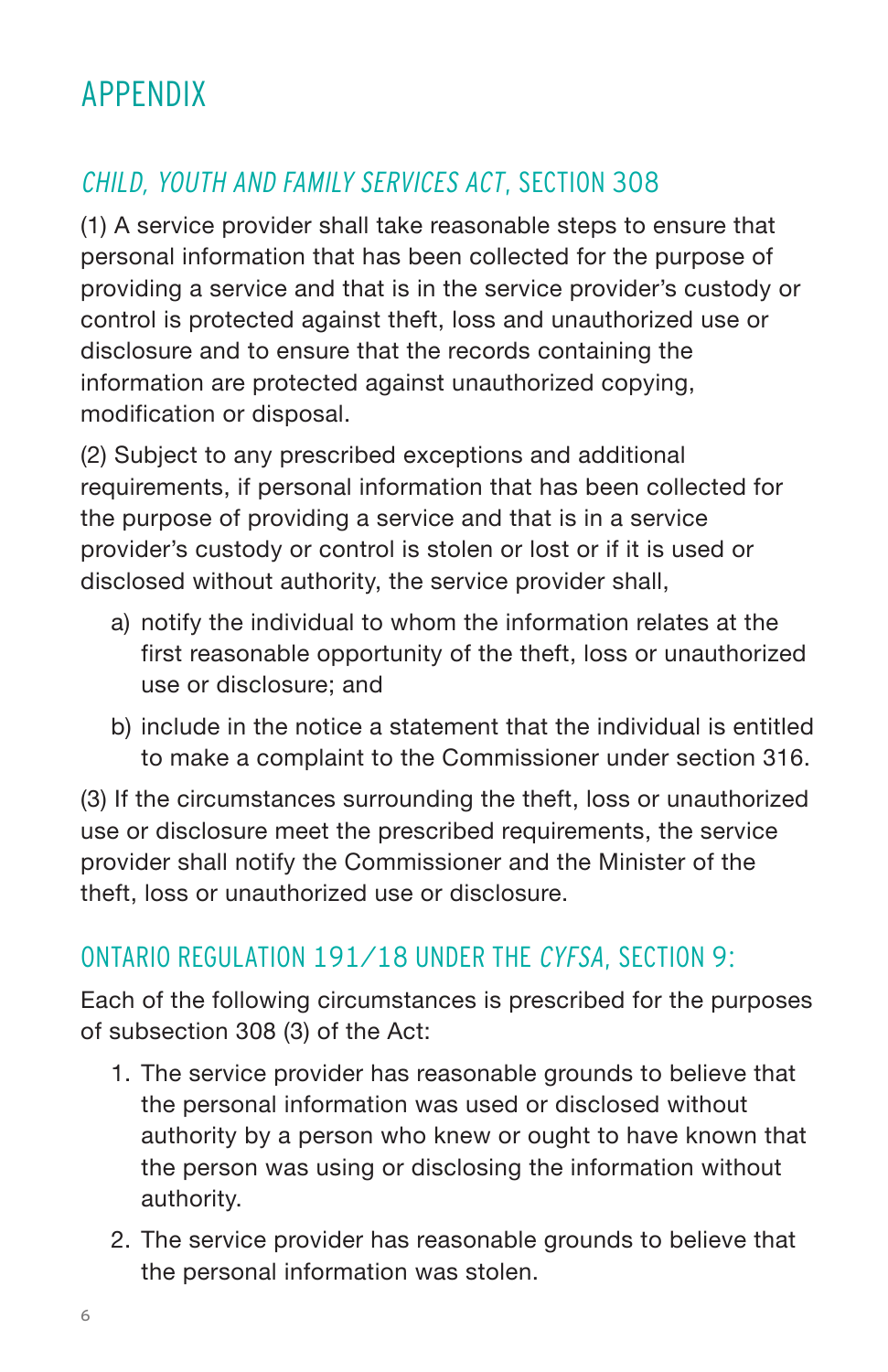- 3. The service provider has reasonable grounds to believe that the personal information that was stolen or lost or used or disclosed without authority was or will be further used or disclosed without authority.
- 4. The loss or unauthorized use or disclosure of the personal information is part of a pattern of similar losses or unauthorized uses or disclosures of personal information in the custody or control of the service provider.
- 5. The service provider has reasonable grounds to believe that personal information that the service provider disclosed, to a prescribed entity or a person or entity that is not a prescribed entity under subsection 293 (1), (2) or (3) of the Act, has been stolen or lost or used or disclosed without authority by the prescribed entity or the person or entity that is not a prescribed entity.
- 6. An employee of the service provider is terminated, suspended or disciplined as the result of the theft, loss or unauthorized use or disclosure of personal information by the employee.
- 7. An employee of the service provider resigns and the service provider has reasonable grounds to believe that the resignation is related to an investigation or other action by the service provider with respect to the theft, loss or unauthorized use or disclosure of personal information by the employee.
- 8. The service provider determines that the loss or unauthorized use or disclosure of the personal information is significant after considering all relevant circumstances, including,
	- i. the sensitivity of the personal information that was lost or used or disclosed without authority,
	- ii. the volume of the personal information that was lost or used or disclosed without authority,
	- iii. the number of persons whose personal information was lost or used or disclosed without authority, and
	- iv. whether one or more service providers were involved in the loss or unauthorized use or disclosure of the personal information.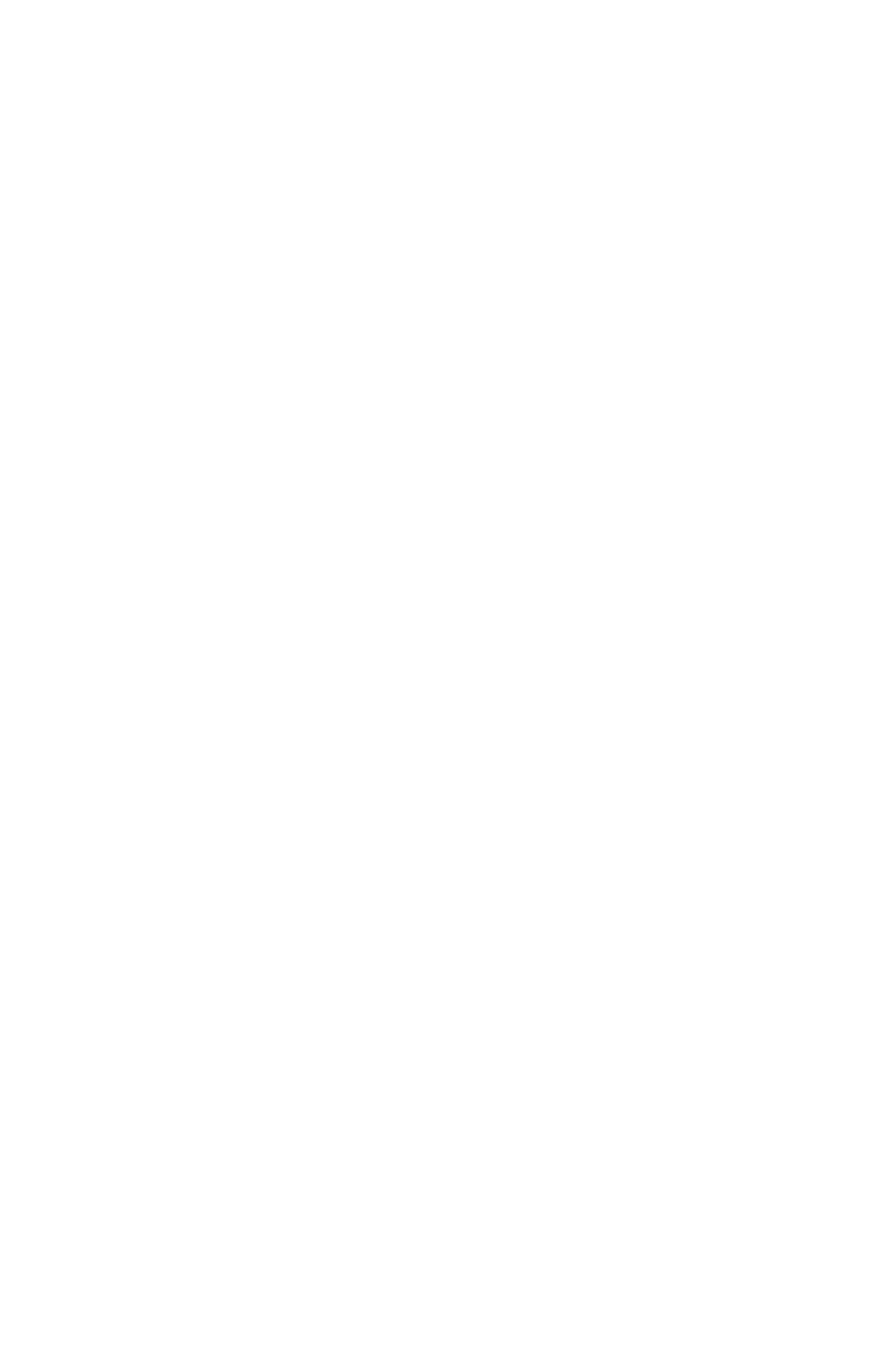### ADDITIONAL RESOURCES

The IPC has guidance that can assist your organization in meeting its privacy responsibilities and avoiding a privacy breach. You can find these documents in the guidance section of the IPC's website at **www.ipc.on.ca**.